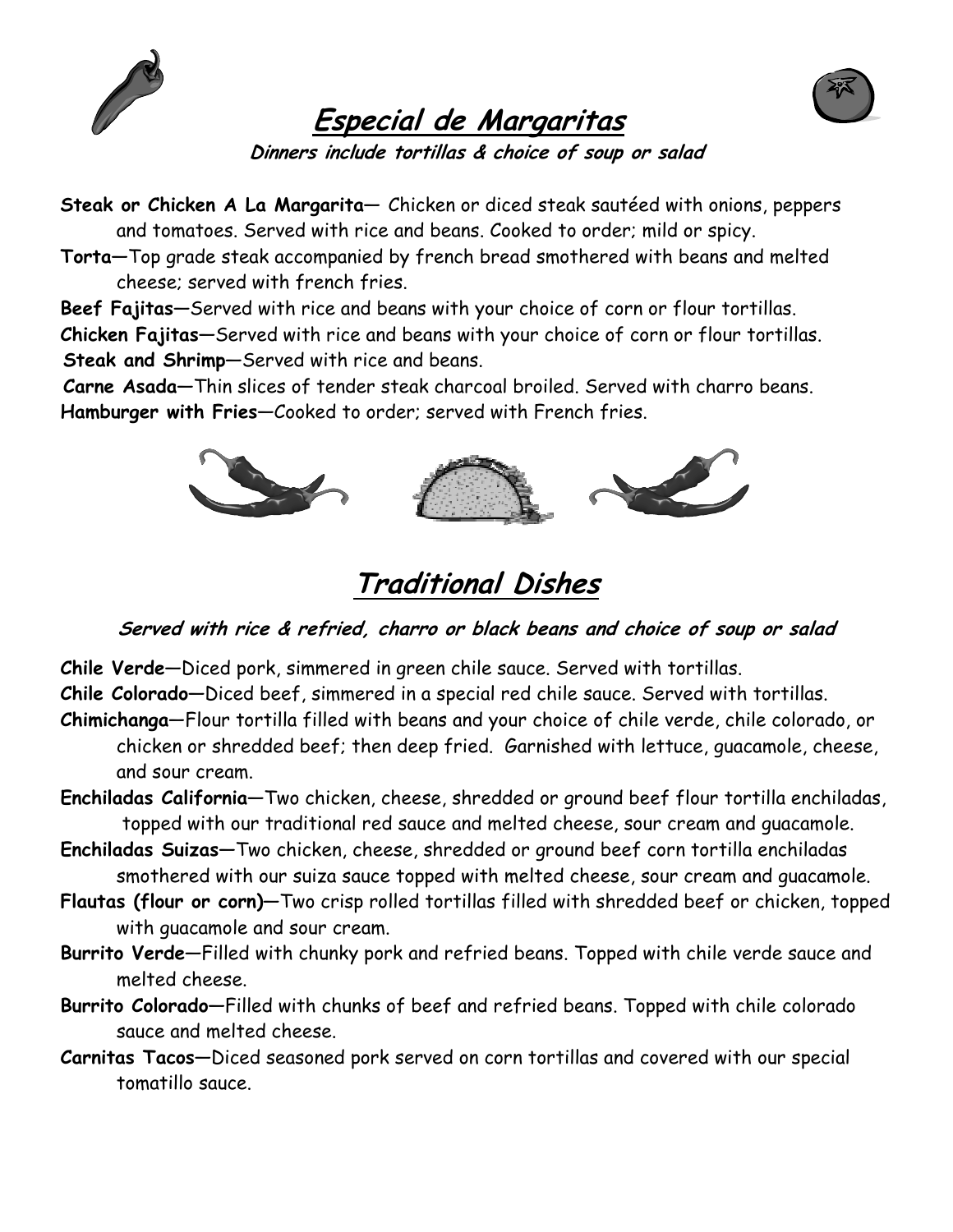### Grandes de Burritos

- Asada Burrito—Large flour tortilla filled with your choice of charro, black or refried beans, carne asada, cheese, and pico de gallo.
- Super Burrito\*—An extra large flour tortilla filled with your choice of chicken, beef, or pork. We stuff it with charro, refried or black beans, rice, lettuce, tomato, cheddar cheese, and black olives. Topped with quacamole and sour cream. \* Vegetarian available

Seafood

#### Served with tortillas, rice & refried, charro or black beans and choice of soup or salad

Camarones Rancheros—Prawns sautéed in butter, garlic and ranchero sauce.

Shrimp Fajitas—Served with your choice of corn or flour tortillas.

Camarones al Mojo de Ajo—Prawns sautéed in a butter and garlic sauce.

Camarones a la Diabla—Prawns, peppers and onions sautéed in garlic butter and our delicious spicy tomato-base sauce. "Caliente!"

Pescado Ranchero—Sautéed filet of fresh halibut topped with Ranchero sauce.



### Combination Plates

Served with rice & refried, charro or black beans and choice of soup or salad Choose your favorites from this list:

> Burritos (Beef or Chicken) - Covered in red sauce (asada also available) Enchiladas (Beef, Chicken or Cheese)

Homemade Pork or Veggie Tamales Covered in sauce

Tacos (Beef or Chicken) —corn or flour tortillas (asada also available)

Tostada (Beef, Chicken or Veggie)

 Chili Relleños—large mild green chiles filled with cheese; baked not fried Quesadilla—large flour tortilla filled with cheese, folded in half & grilled

Uno—one item Dos—two items Tres—three items

Children's Plate (Up to 10 years old) — Choice of uno (one) item combo or Hamburger and fries.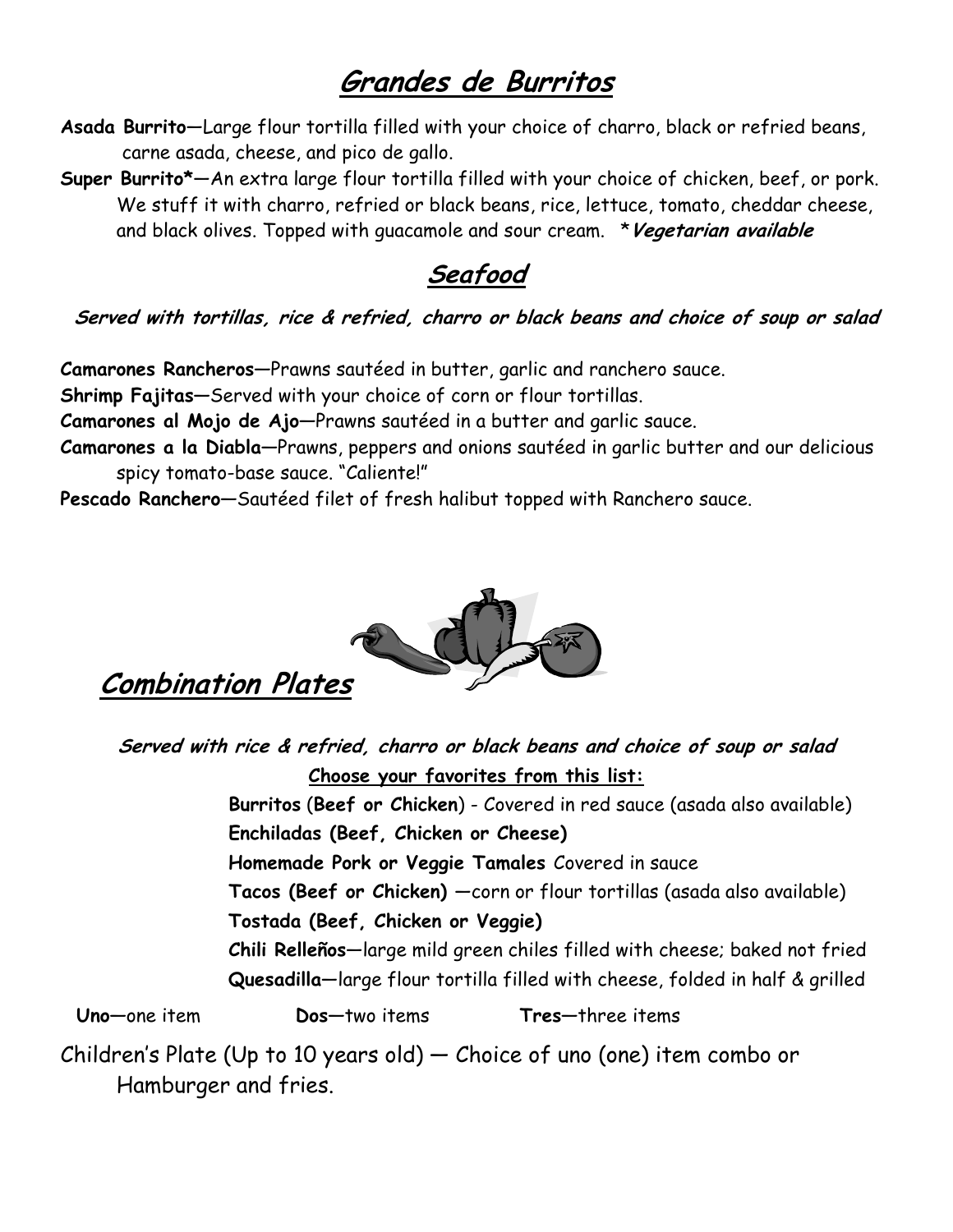# From the Bar

Available by the glass or pitcher

Tequila Lime Margaritas

#### Fruit Flavored Tequila Margaritas

Sangria (Margaritas' Special Blend)

Cocktails: featuring Chivas Regal scotch, Crown Royal bourbon, Beefeaters gin, Bacardi rums, Absolut vodkas & a variety of tequilas… and many more, ask for your favorite!

#### Beers

Draft Beer Available by the glass, pint, or pitcher: Sierra Nevada Pale Ale, Widmer Hefeweizen, Dos XX, Old Republic Imported & Premium Bottled Beer: Corona, Corona Light, Tecate (can), Pacifico, Bohemia, Negra Modelo, Negro Modelo Especial Domestic Bottled Beer: Budweiser, Bud Light, Coors Light, Coors Original Non-Alcoholic Beer: O'Doul's, Buckler's

#### Premium Wines

Available by the glass or bottle

Choice of: Chardonnay, Merlot, Cabernet Sauvignon, Sauvignon Blanc, White Zinfandel House Wines: Available by the glass, 1/2 Carafe, or Carafe



# Appetizers

Quesadilla— Cheese only or with carne asada, chicken, or beef.

Wild Wings (Spicy or Teriyaki) With ranch or blue cheese dressing

Jalapeño Poppers—Roasted peppers filled with your choice of cream cheese or mild cheddar, and deep fried. Served with side of peppercorn ranch dressing.

Bean and Cheese Nachos—Tortilla chips topped with beans and melted cheese.

Jalapeño peppers upon request.

Super Nachos—Tortilla chips topped with a zesty combination of refried beans, beef or chicken, melted cheese, guacamole, sour cream, and jalapeño peppers. "Muy bueno"! Guacamole and Chips— Small or Large